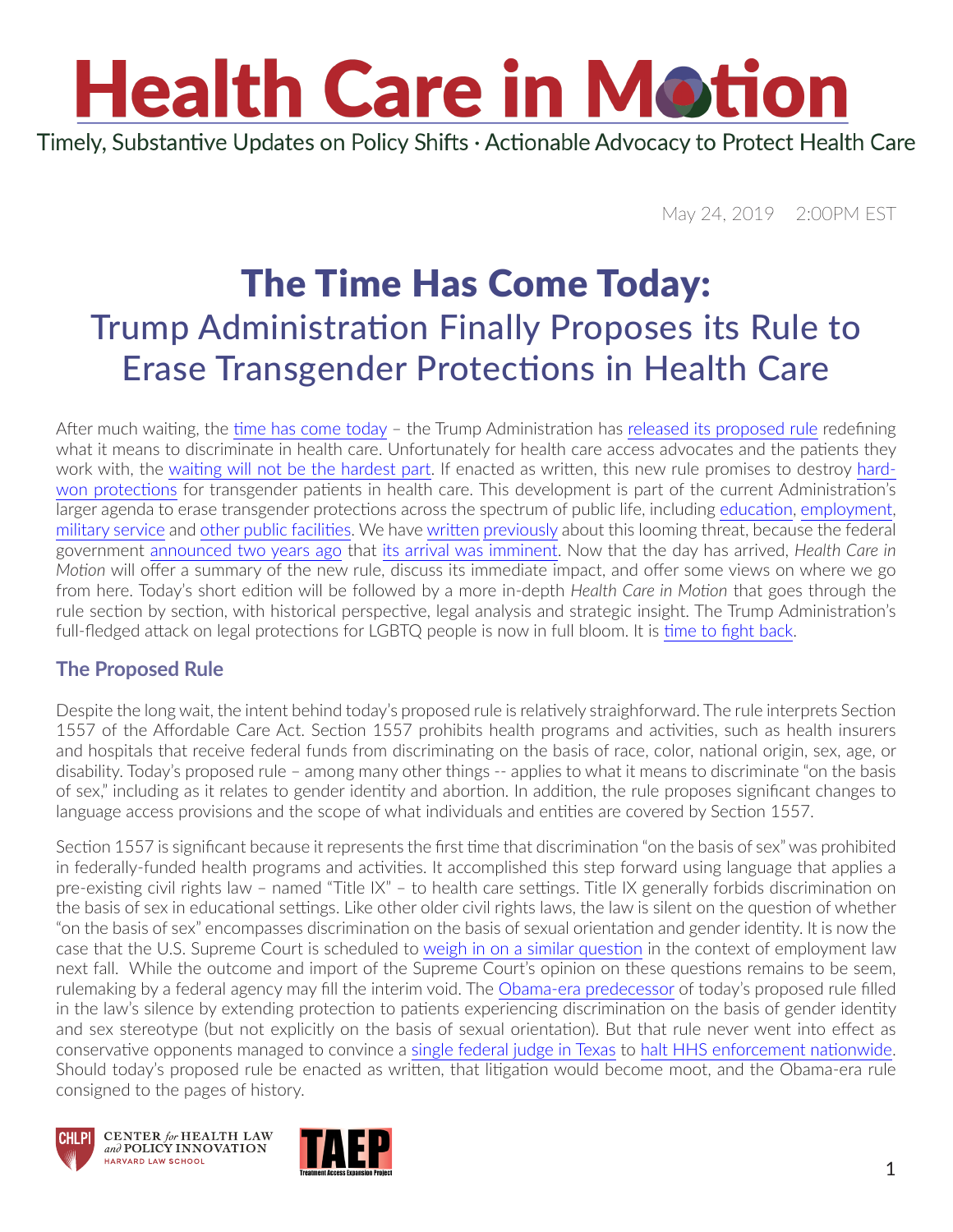# **Health Care in Motion**

Today's proposed rule – which is accompanied by a 175-page introduction – covers a wide array of issues and areas. The details of the proposed rule are beyond the scope of this piece. In the coming weeks, we will publish a longer *Health Care in Motion* with analysis of the worst parts of the proposed rule. For today, advocates should understand that HHS has proposed a significant change in the government's legal position that will harm patients. By eliminating the prior rule's protections, the proposed rule expresses the view that pre-existing civil rights laws do not extend to reach sexual orientation or gender identity discrimination. It thus puts the weight of the federal government behind an [overly restrictive](http://www.minnesotalawreview.org/articles/note-recognizing-transgender-intersex-and-nonbinary-people-in-healthcare-antidiscrimination-law/) and [scientifically dubious](https://www.scientificamerican.com/article/beyond-xx-and-xy-the-extraordinary-complexity-of-sex-determination/) definition of "on the basis of sex" that credits only a binary conception of the term.

#### **The Impact**

It is important to note that today's proposed rule is not yet the final word. Today's release is a "Proposed Rule," which is a first step in agency rulemaking to interpret federal law. With this description of the agency's proposal, the public is put on notice and given the opportunity to respond via the [comment process.](https://www.hhs.gov/regulations/comment-on-open-rules/index.html) We have seen time and time again that [comments matter](https://www.chlpi.org/wp-content/uploads/2013/12/Why-Public-Comments-Matter-CHLPI-Branded.pdf) as the public pushes back on the Trump Administration's regressive policy agenda. Whether it is in connection with the [fight against Medicaid work requirements](https://www.chlpi.org/wp-content/uploads/2013/12/HCIM_07_02_2018.pdf) or advocacy to preserve Medicare Part D [protections](https://www.chlpi.org/wp-content/uploads/2013/12/HCIM_5_23_2019.pdf) for people living with HIV, recent history shows that comments make a difference, both in shaping the final action of the agency and in the lawsuits that are likely to follow. Full information about how to submit comments appears in the next section.

Close observers might question the impact of today's proposed rule, given that it's Obama-era predecessor was prevented from going into effect. Notwithstanding that fact, should the final rule remain unchanged, the impact will be profound and widespread. Even with the rule's enforcement halte[d, transgender plaintiffs were successfully](https://healthlaw.org/news/federal-court-issues-statewide-injunction-against-wisconsins-medicaid-exclusion-of-transgender-health-care/)  [relying on Section 1557](https://healthlaw.org/news/federal-court-issues-statewide-injunction-against-wisconsins-medicaid-exclusion-of-transgender-health-care/) of the Affordable Care Act to challenge insurance exclusions for gender affirming care. With this proposed change, federal courts may be inclined to give great deference to the interpretation of law by agencies that are charged with enforcement of such laws. (Note that the Supreme Court is [in the process of reconsidering](https://www.law.com/newyorklawjournal/2019/04/05/the-supreme-court-takes-aim-at-deference-to-administrative-agencies/) how much deference is to be given to administrative rulemaking.) Should the proposed rule go into effect, legal arguments made on behalf of those who have denied access to gender-affirming care will thus enjoy the formal support of the federal government. It will become significantly more difficult for patients challenging mistreatment – including [misgendering and related abuse from hospital](http://www.startribune.com/judge-says-transgender-man-has-case-he-was-mistreated-at-hospital/296930741/) and doctor offices, [insurance exclusions aimed at denying](https://out2enroll.org/out2enroll/wp-content/uploads/2017/11/Overview-of-Trans-Exclusions-in-2018-Marketplace-Plans-1.pdf)  [care to transgender patients](https://out2enroll.org/out2enroll/wp-content/uploads/2017/11/Overview-of-Trans-Exclusions-in-2018-Marketplace-Plans-1.pdf), and [provider refusals to accept patients on the basis of their gender identity](https://www.northjersey.com/story/news/health/2017/01/05/transgender-man-sues-st-josephs-paterson-over-denial-surgery/96205098/). Advocates for these patients can rely on other grounds in support of their claims. But it is undoubtedly true that today's rule makes that job significantly harder.

As mentioned above, [the United States Supreme Court has now agreed to hear a trio of cases](https://www.chlpi.org/wp-content/uploads/2013/12/HCIM_04_23_2019.pdf) with the potential to resolve the meaning of "on the basis of sex" in a parallel context. Whatever becomes of today's proposed rule may be overridden by future legal developments. In the meantime, patients will be left to deal with the dire consequences of today's rule.

#### **The Next Steps**

Advocates will not stop fighting. First, we can all connect to the [national organizing effort](https://protecttranshealth.org/) sponsored by the [Transgender Law Center](https://transgenderlawcenter.org/) and the [National Center for Transgender Equality](https://transequality.org/). This campaign, led by two of the nation's preeminent organizations fighting for full and equal recognition of transgender individuals across all aspects of public life, is the central touchstone in the fight against discrimination. Connecting with the [Protect Trans Health](https://protecttranshealth.org/)